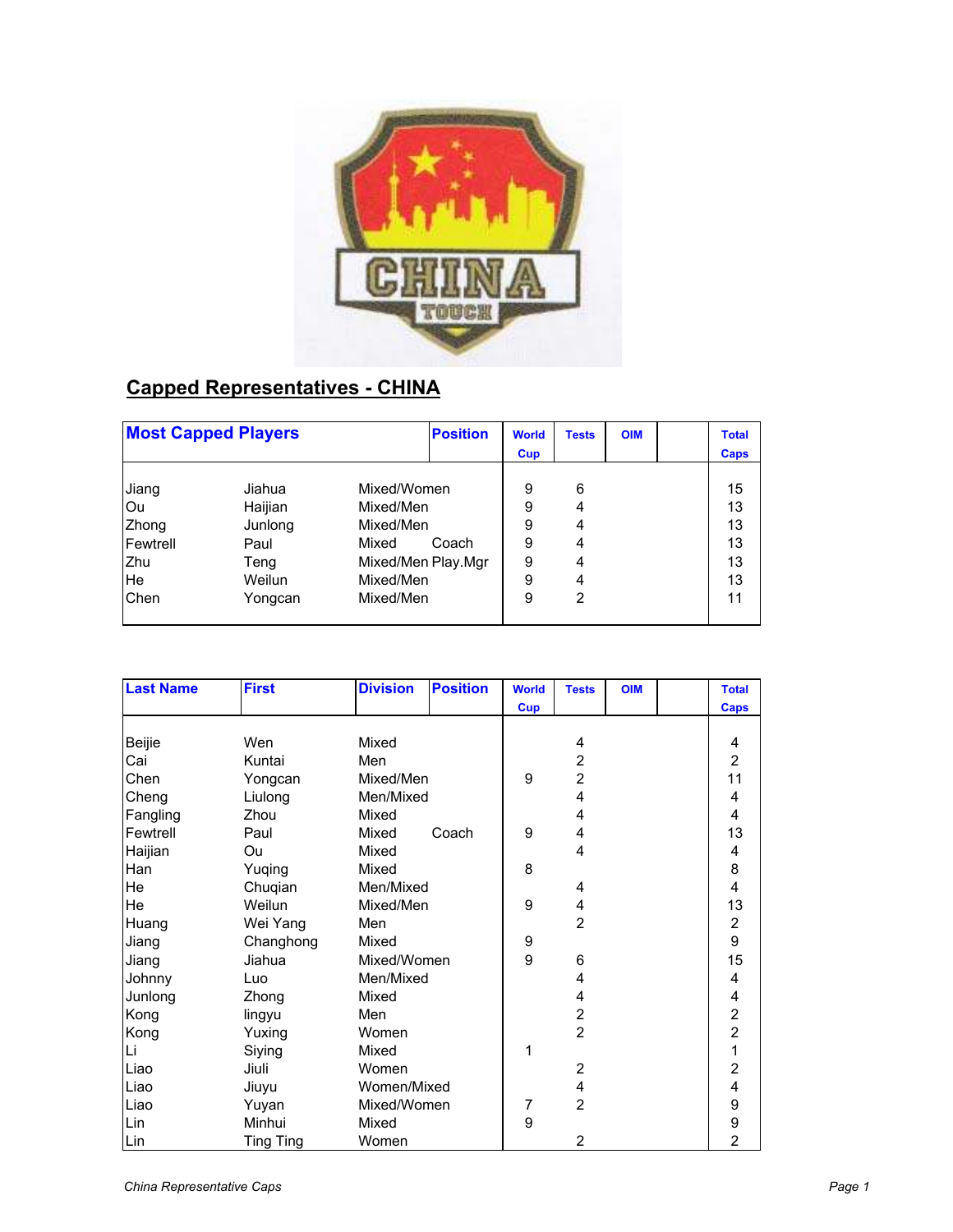| Lin             | Tinjfing | Mixed              | $6\phantom{1}6$ |                         | 6                       |
|-----------------|----------|--------------------|-----------------|-------------------------|-------------------------|
| Lin             | Wenren   | Men/Mixed          |                 | 4                       | 4                       |
| Lin             | Yijia    | Men/Mixed          |                 | 4                       | 4                       |
| Ling            | Minhui   | Mixed              | $\overline{7}$  |                         | 7                       |
| Liu             | Jiaqi    | Women              |                 | $\overline{\mathbf{c}}$ |                         |
| Liu             | Zhaokang | Men                |                 | $\overline{c}$          | 2<br>2<br>4             |
| Ma              | Fangwei  | Women/Mixed        |                 | 4                       |                         |
| Mai             | Yingxiao | Women/Mixed        |                 | 4                       | 4                       |
| Mengmeng        | Luo      | Women              |                 | $\overline{c}$          | $\overline{c}$          |
| Minhui          | Lin      | Mixed              |                 | 4                       | 4                       |
| Minhui          | Ling     | Mixed              |                 | 4                       | 4                       |
| Ou              | Haijian  | Mixed/Men          | 9               | 4                       | 13                      |
| Peiwen          | Lu       | Mixed              |                 | 4                       | 4                       |
| Qisheng         | Wang     | Mixed              |                 | 4                       | 4                       |
| Shang           | Wu       | Men/Mixed          |                 | 8                       | 8                       |
| Siying          | Li       | Mixed              |                 | 4                       | $\overline{\mathbf{4}}$ |
| Su              | Jinxuan  | Women              |                 | $\overline{c}$          | $\overline{c}$          |
| Teng            | Zhu      | Mixed              |                 | 4                       | 4                       |
| <b>Tingting</b> | Lin      | Mixed              |                 | 4                       | $\overline{\mathbf{4}}$ |
| Wang            | Hejiao   | Women/Mixed        |                 | 4                       | 4                       |
| Wang            | Qisheng  | Mixed              | 9               |                         | 9                       |
| Wu              | Shang    | Mixed              | 9               |                         | 9                       |
| Xie             | Jessica  | Women              |                 | $\overline{c}$          | $\overline{a}$          |
| Xu              | Toby     | Mixed<br>Manager   |                 | 4                       | 4                       |
| Yang            | Mengying | Women              |                 | $\overline{c}$          | $\overline{c}$          |
| Yang            | Yuyi     | Women              |                 | $\overline{2}$          | $\overline{2}$          |
| Yongcan         | Chen     | Mixed              |                 | 4                       | 4                       |
| Yuqing          | Han      | Mixed              |                 | 4                       | 4                       |
| Zhong           | Junlong  | Mixed/Men          | 9               | 4                       | 13                      |
| Zhou            | Fangling | Mixed              | 9               |                         | 9                       |
| Zhu             | Teng     | Mixed/Men Play.Mgr | 9               | 4                       | 13                      |
|                 |          |                    |                 |                         |                         |

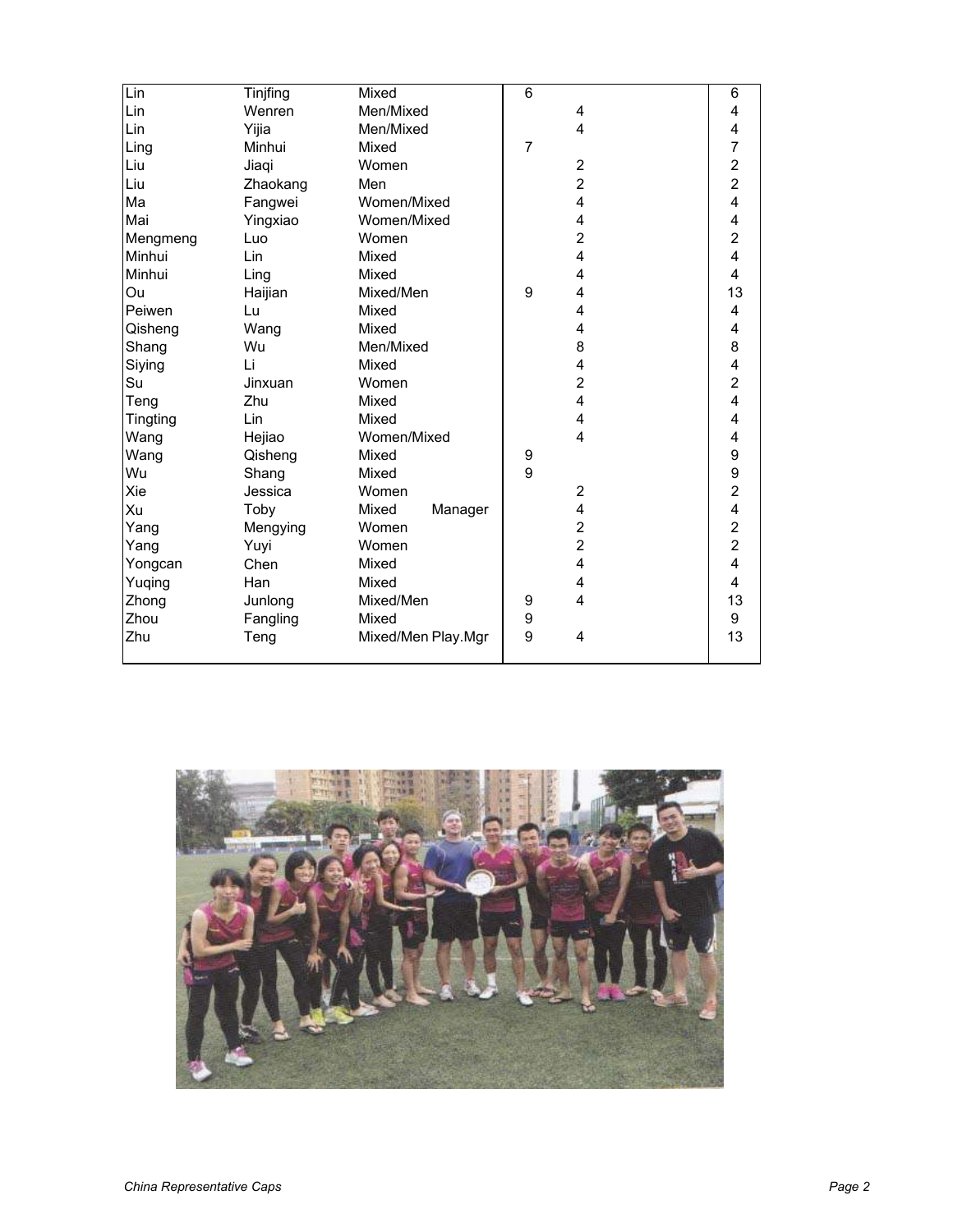## **China World Cup Representatives**

2015 - Coffs Harbour - Men, Women, Mixed

2015 - Coffs Harbour - Women 27, Men30/35/40/50, Mixed Snr

| <b>Last Name</b> | <b>First Name</b> | <b>Division</b> | <b>Position</b> | 15 | #                |
|------------------|-------------------|-----------------|-----------------|----|------------------|
|                  |                   |                 |                 |    |                  |
| Chen             | Yongcan           | Mixed           |                 | 9  | 9                |
| Fewtrell         | Paul              | Mixed           | Coach           | 9  | 9                |
| Han              | Yuqing            | Mixed           |                 | 8  | 8                |
| He               | Weilun            | Mixed           |                 | 9  | 9                |
| Jiang            | Changhong         | Mixed           |                 | 9  | $\boldsymbol{9}$ |
| Jiang            | Jiahua            | Mixed           |                 | 9  | 9                |
| Li               | Siying            | Mixed           |                 |    |                  |
| Liao             | Yuyan             | Mixed           |                 |    | 7                |
| Lin              | Minhui            | Mixed           |                 | 9  | 9                |
| Lin              | Tinjfing          | Mixed           |                 | 6  | 6                |
| Ling             | Minhui            | Mixed           |                 | 7  | $\overline{7}$   |
| Ou               | Haijian           | Mixed           |                 | 9  | 9                |
| Wang             | Qisheng           | Mixed           |                 | 9  | 9                |
| Wu               | Shang             | Mixed           |                 | 9  | 9                |
| Zhong            | Junlong           | Mixed           |                 | 9  | 9                |
| Zhou             | Fangling          | Mixed           |                 | 9  | 9                |
| Zhu              | Teng              | Mixed           | Play.Mgr        | 9  | 9                |
|                  |                   |                 |                 |    |                  |